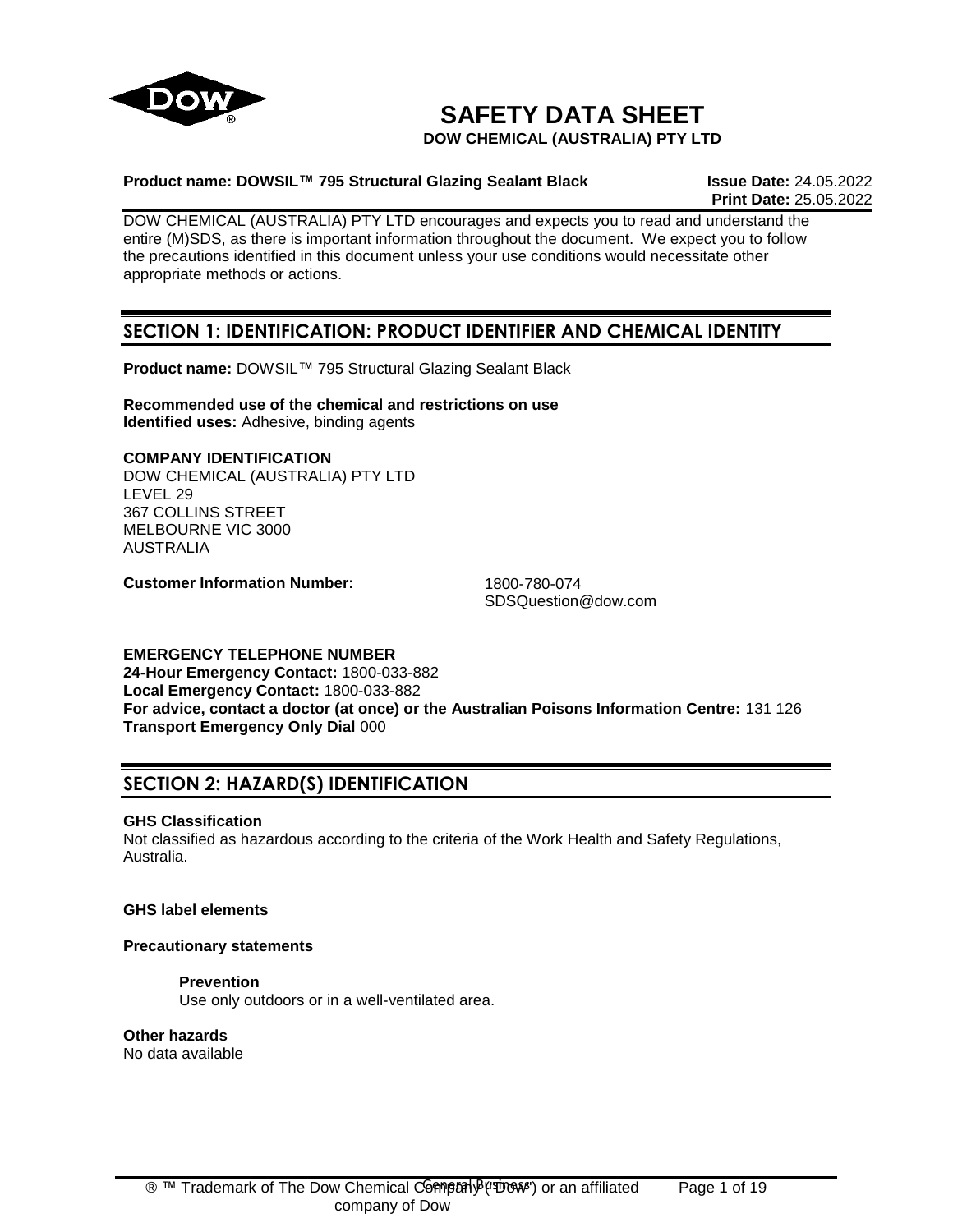# **SECTION 3: COMPOSITION AND INFORMATION ON INGREDIENTS, IN ACCORDANCE WITH SCHEDULE 8**

This product is a mixture.

| <b>Component</b>                                     | <b>CASRN</b>  | Concentration                 |
|------------------------------------------------------|---------------|-------------------------------|
|                                                      |               |                               |
| Unsaturated Fatty Acids treated<br>Calcium Carbonate | Not available | $>= 37.0 - 5 = 47.0$ %        |
| Calcium carbonate treated with<br>stearic acid       | Not available | $>= 5.0 - \le 13.0 \%$        |
| Carbon black                                         | 1333-86-4     | $>= 0.23 - \epsilon = 1.67$ % |
| Methyltrimethoxysilane                               | 1185-55-3     | $>= 0.11 - \le 0.14 \%$       |

# **SECTION 4: FIRST AID MEASURES**

## **Description of first aid measures**

## **General advice:**

First Aid responders should pay attention to self-protection and use the recommended protective clothing (chemical resistant gloves, splash protection). If potential for exposure exists refer to Section 8 for specific personal protective equipment.

**Inhalation:** Move person to fresh air and keep comfortable for breathing; consult a physician.

**Skin contact:** Remove material from skin immediately by washing with soap and plenty of water. Remove contaminated clothing and shoes while washing. Seek medical attention if irritation or rash occurs. Wash clothing before reuse. Discard items which cannot be decontaminated, including leather articles such as shoes, belts and watchbands.

**Eye contact:** Flush eyes thoroughly with water for several minutes. Remove contact lenses after the initial 1-2 minutes and continue flushing for several additional minutes. If effects occur, consult a physician, preferably an ophthalmologist.

**Ingestion:** If swallowed, seek medical attention. Do not induce vomiting unless directed to do so by medical personnel.

## **Most important symptoms and effects, both acute and delayed:**

Aside from the information found under Description of first aid measures (above) and Indication of immediate medical attention and special treatment needed (below), any additional important symptoms and effects are described in Section 11: Toxicology Information.

## **Indication of any immediate medical attention and special treatment needed**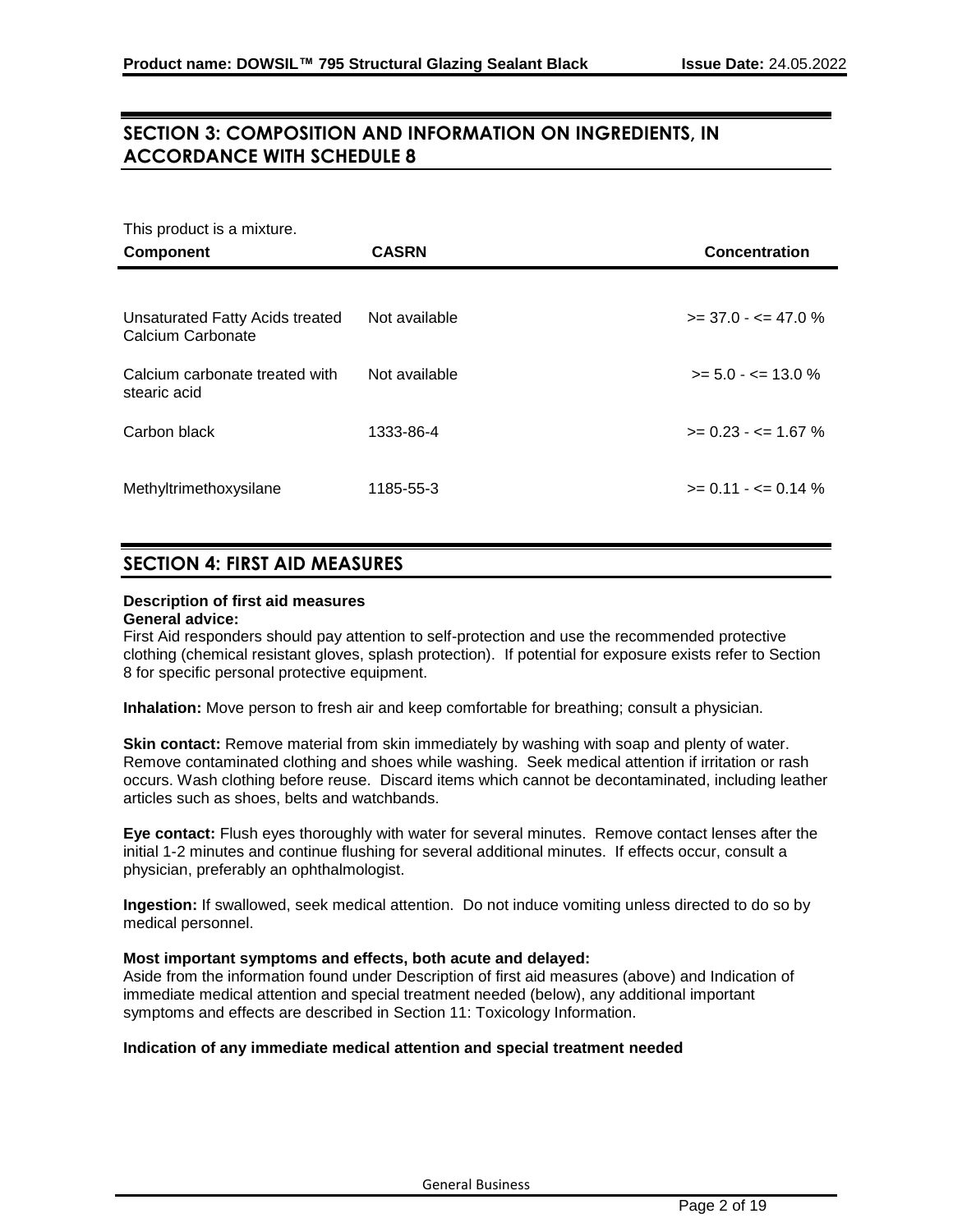**Notes to physician:** No specific antidote. Treatment of exposure should be directed at the control of symptoms and the clinical condition of the patient. Skin contact may aggravate preexisting dermatitis.

## **SECTION 5: FIREFIGHTING MEASURES**

#### **Hazchem Code** None Allocated

## **Extinguishing media**

**Suitable extinguishing media:** Water spray. Alcohol-resistant foam. Carbon dioxide (CO2). Dry chemical.

**Unsuitable extinguishing media:** None known..

## **Special hazards arising from the substance or mixture**

**Hazardous combustion products:** Metal oxides. Carbon oxides. Silicon oxides. Formaldehyde.

**Unusual Fire and Explosion Hazards:** Exposure to combustion products may be a hazard to health..

## **Advice for firefighters**

**Fire Fighting Procedures:** Use water spray to cool unopened containers.. Evacuate area.. Fire residues and contaminated fire extinguishing water must be disposed of in accordance with local regulations..

Use extinguishing measures that are appropriate to local circumstances and the surrounding environment. Remove undamaged containers from fire area if it is safe to do so.

**Special protective equipment for firefighters:** Wear self-contained breathing apparatus for firefighting if necessary.. Use personal protective equipment..

## **SECTION 6: ACCIDENTAL RELEASE MEASURES**

**Personal precautions, protective equipment and emergency procedures:** Follow safe handling advice and personal protective equipment recommendations.

**Environmental precautions:** Discharge into the environment must be avoided. Prevent further leakage or spillage if safe to do so. Retain and dispose of contaminated wash water. Local authorities should be advised if significant spillages cannot be contained.

**Methods and materials for containment and cleaning up:** Wipe up or scrape up and contain for salvage or disposal. Local or national regulations may apply to releases and disposal of this material, as well as those materials and items employed in the cleanup of releases. You will need to determine which regulations are applicable. For large spills, provide dyking or other appropriate containment to keep material from spreading. If dyked material can be pumped, store recovered material in appropriate container.

See sections: 7, 8, 11, 12 and 13.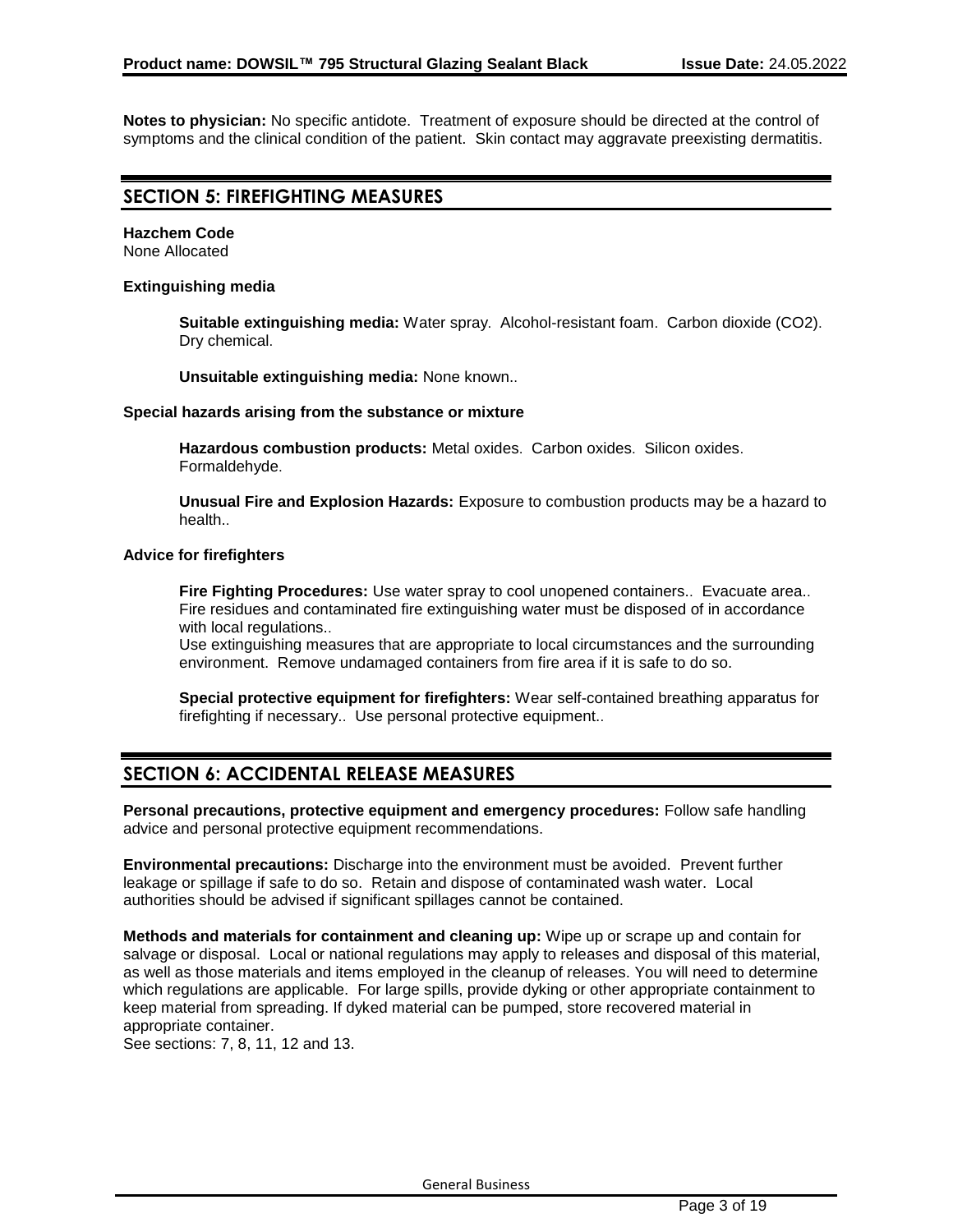# **SECTION 7: HANDLING AND STORAGE, INCLUDING HOW THE CHEMICAL MAY BE SAFELY USED**

**Precautions for safe handling:** Take care to prevent spills, waste and minimize release to the environment. Handle in accordance with good industrial hygiene and safety practice. CONTAINERS MAY BE HAZARDOUS WHEN EMPTY. Since emptied containers retain product residue follow all (M)SDS and label warnings even after container is emptied.

Use only with adequate ventilation. See Engineering measures under EXPOSURE CONTROLS/PERSONAL PROTECTION section.

**Conditions for safe storage:** Keep in properly labelled containers. Store in accordance with the particular national regulations.

Do not store with the following product types: Strong oxidizing agents. Unsuitable materials for containers**:** None known.

# **SECTION 8: EXPOSURE CONTROLS AND PERSONAL PROTECTION**

## **Control parameters**

If exposure limits exist, they are listed below. If no exposure limits are displayed, then no values are applicable.

| Component                      | <b>Regulation</b>                                                                 | <b>Type of listing</b> | Value             |
|--------------------------------|-----------------------------------------------------------------------------------|------------------------|-------------------|
| <b>Unsaturated Fatty Acids</b> | Dow IHG                                                                           | <b>TWA</b>             | 1 $mg/m3$         |
| treated Calcium Carbonate      |                                                                                   |                        |                   |
|                                | AU OEL                                                                            | <b>TWA</b>             | 10 mg/m3, Calcium |
|                                |                                                                                   |                        | carbonate         |
| Calcium carbonate treated      | Dow IHG                                                                           | TWA                    | 1 $mg/m3$         |
| with stearic acid              |                                                                                   |                        |                   |
|                                | AU OEL                                                                            | TWA                    | 10 mg/m3, Calcium |
|                                |                                                                                   |                        | carbonate         |
| Carbon black                   | <b>ACGIH</b>                                                                      | <b>TWA Inhalable</b>   | $3$ mg/m $3$      |
|                                |                                                                                   | particulate matter     |                   |
|                                | Further information: bronchitis: Bronchitis: A3: Confirmed animal carcinogen with |                        |                   |
|                                | unknown relevance to humans                                                       |                        |                   |
|                                | AU OEL                                                                            | TWA                    | $3$ mg/m $3$      |
| Methyltrimethoxysilane         | Dow IHG                                                                           | TWA                    | $7.5$ ppm         |
|                                | Further information: Skin Sensitizer                                              |                        |                   |

Although some of the components of this product may have exposure guidelines, no exposure would be expected under normal handling conditions due to the physical state of the material.

## **Exposure controls**

**Engineering controls:** Use local exhaust ventilation, or other engineering controls to maintain airborne levels below exposure limit requirements or guidelines. If there are no applicable exposure limit requirements or guidelines, general ventilation should be sufficient for most operations. Local exhaust ventilation may be necessary for some operations.

## **Individual protection measures**

**Eye/face protection:** Use safety glasses (with side shields). **Skin protection**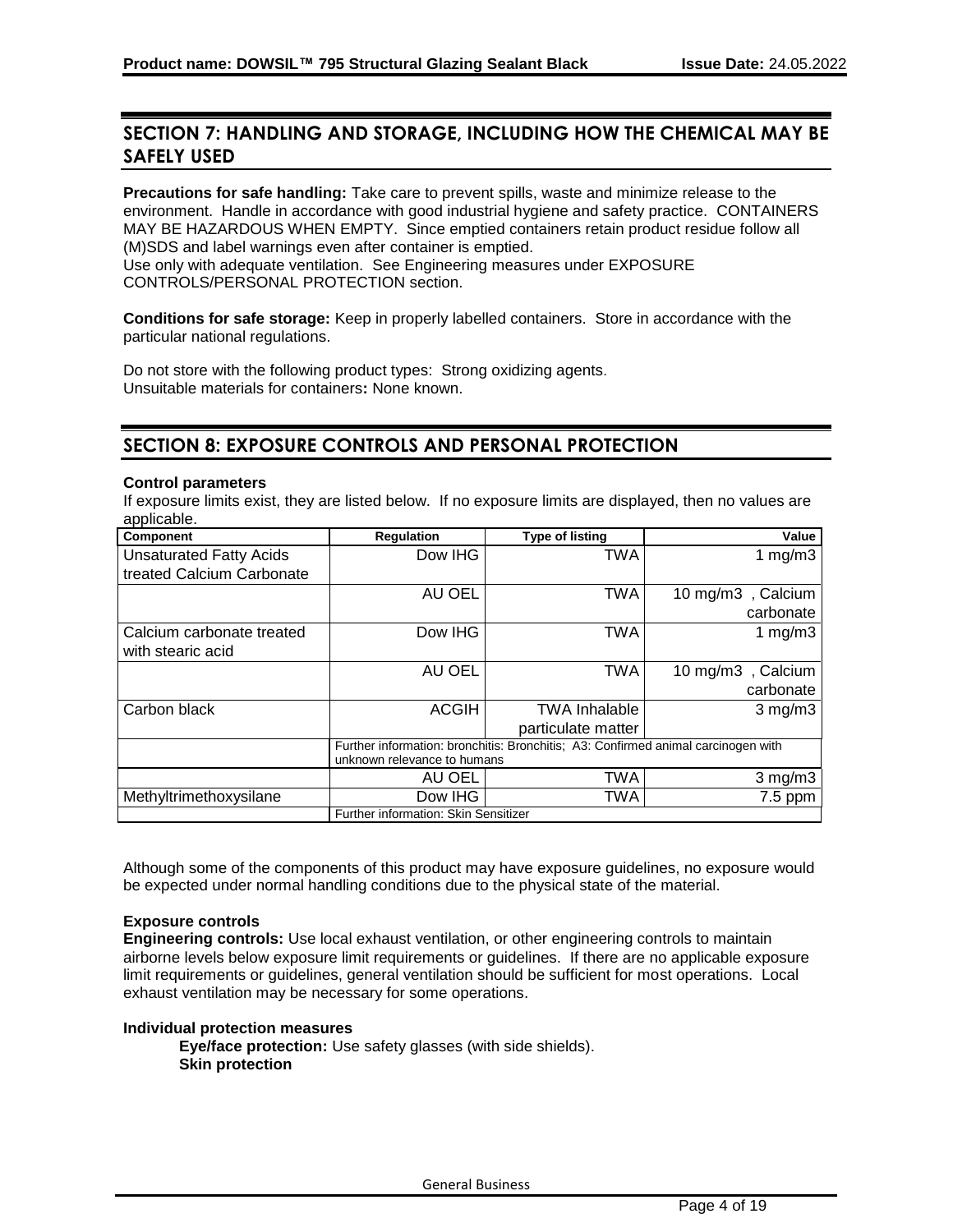**Hand protection:** Use chemical resistant gloves classified under standard AS/NZS 2161.10: Protective gloves against chemicals and micro-organisms. Examples of preferred glove barrier materials include: Butyl rubber. Natural rubber ("latex"). Neoprene. Nitrile/butadiene rubber ("nitrile" or "NBR"). Ethyl vinyl alcohol laminate ("EVAL"). Polyvinyl chloride ("PVC" or "vinyl"). When prolonged or frequently repeated contact may occur, a glove with a protection class of 5 or higher (breakthrough time greater than 240 minutes according to AS/NZS 2161.10) is recommended. When only brief contact is expected, a glove with a protection class of 3 or higher (breakthrough time greater than 60 minutes according to AS/NZS 2161.10) is recommended. NOTICE: The selection of a specific glove for a particular application and duration of use in a workplace should also take into account all relevant workplace factors such as, but not limited to: Other chemicals which may be handled, physical requirements (cut/puncture protection, dexterity, thermal protection), potential body reactions to glove materials, as well as the instructions/specifications provided by the glove supplier.

**Other protection:** Use protective clothing chemically resistant to this material. Selection of specific items such as face shield, boots, apron, or full body suit will depend on the task.

**Respiratory protection:** Respiratory protection should be worn when there is a potential to exceed the exposure limit requirements or guidelines. If there are no applicable exposure limit requirements or guidelines, wear respiratory protection when adverse effects, such as respiratory irritation or discomfort have been experienced, or where indicated by your risk assessment process. For most conditions, no respiratory protection should be needed; however, if handling at elevated temperatures without sufficient ventilation, use an approved air-purifying respirator.

The following should be effective types of air-purifying respirators: Organic vapor cartridge.

**Other Information:** Selection and use of personal protective equipment should be in accordance with the recommendations in one or more of the relevant Australian/New Zealand Standards, including: AS/NZS 1336: Eye and face protection – Guidelines.

AS/NZS 1337: Personal eye protection - Eye and face protectors for occupational applications.

AS/NZS 1715: Selection, use and maintenance of respiratory protective equipment.

AS/NZS 2161: Occupational protective gloves.

AS/NZS 2210: Occupational protective footwear.

AS/NZS 4501: Occupational protective clothing Set

## **SECTION 9: PHYSICAL AND CHEMICAL PROPERTIES**

| <b>Physical state</b>                                  | paste             |
|--------------------------------------------------------|-------------------|
| Color                                                  | black             |
| Odor                                                   | slight            |
| <b>Odor Threshold</b>                                  | No data available |
| рH                                                     | Not applicable    |
| <b>Melting point/freezing point</b>                    |                   |
| <b>Melting point/range</b>                             | No data available |
| <b>Freezing point</b>                                  | No data available |
| Boiling point, initial boiling point and boiling range |                   |
| Boiling point (760 mmHg)                               | Not applicable    |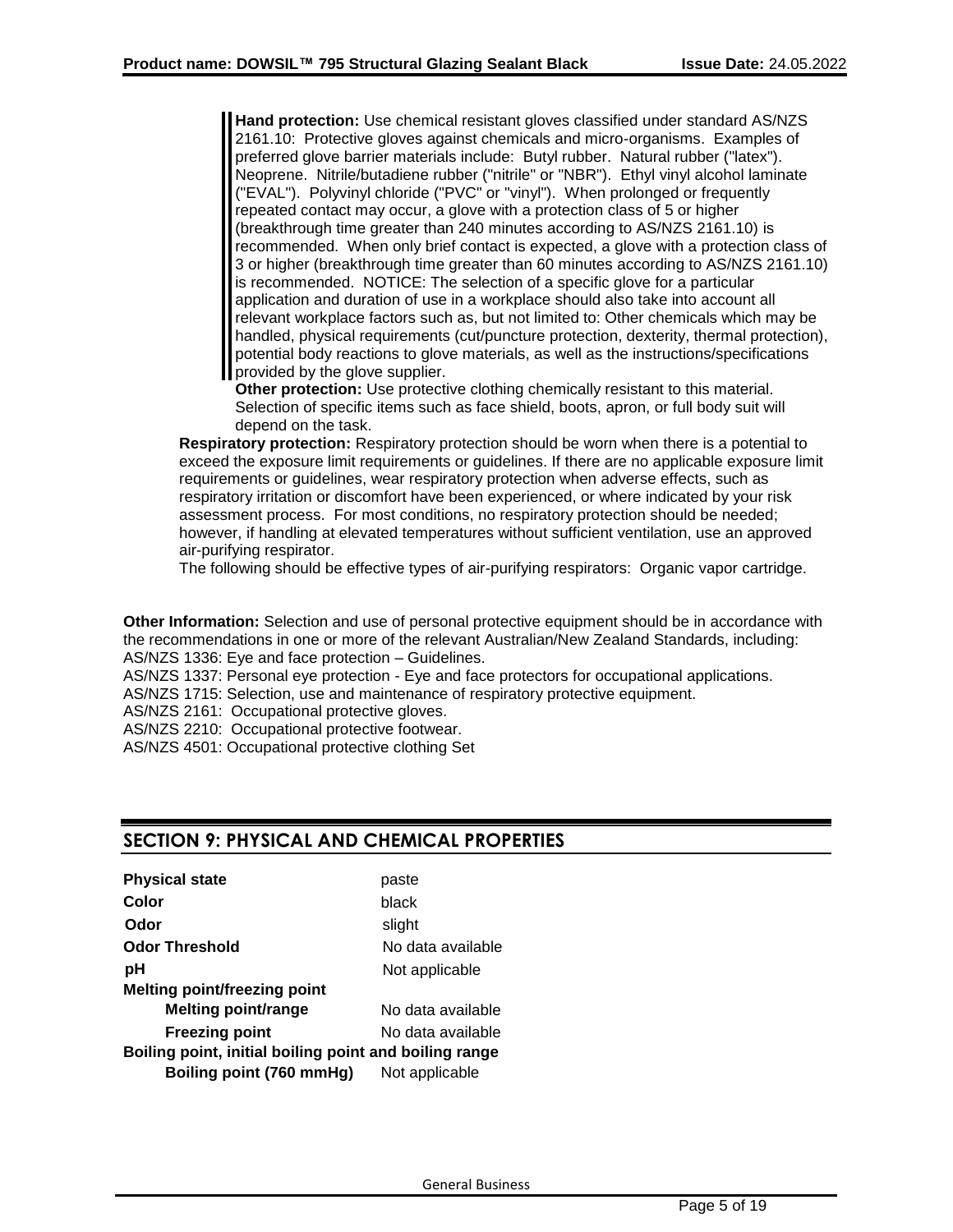| <b>Flash point</b>                                                   | Not applicable                                           |
|----------------------------------------------------------------------|----------------------------------------------------------|
| <b>Evaporation Rate (Butyl Acetate</b>                               | Not applicable                                           |
| $= 1$                                                                |                                                          |
| <b>Flammability</b>                                                  |                                                          |
| Flammability (solid, gas)                                            | Not classified as a flammability hazard                  |
| <b>Flammability (liquids)</b>                                        | No data available                                        |
| Lower explosion limit and upper explosion limit / flammability limit |                                                          |
| <b>Lower explosion limit</b>                                         | No data available                                        |
| <b>Upper explosion limit</b>                                         | No data available                                        |
| <b>Vapor Pressure</b>                                                | Not applicable                                           |
| <b>Relative vapour density</b>                                       |                                                          |
| <b>Relative Vapor Density (air</b><br>$= 1$                          | No data available                                        |
| Density and / or relative density                                    |                                                          |
| Relative Density (water = 1) $1.44$                                  |                                                          |
| Solubility(ies)                                                      |                                                          |
| <b>Water solubility</b>                                              | No data available                                        |
| <b>Partition coefficient: n-</b><br>octanol/water (log value)        | No data available                                        |
| <b>Auto-ignition temperature</b>                                     | No data available                                        |
| <b>Decomposition temperature</b>                                     | No data available                                        |
| <b>Dynamic Viscosity</b>                                             | Not applicable                                           |
| <b>Kinematic Viscosity</b>                                           | Not applicable                                           |
| <b>Explosive properties</b>                                          | Not explosive                                            |
| <b>Oxidizing properties</b>                                          | The substance or mixture is not classified as oxidizing. |
| <b>Molecular weight</b>                                              | No data available                                        |
| <b>Particle characteristics</b>                                      |                                                          |
| <b>Particle size</b>                                                 | No data available                                        |
|                                                                      |                                                          |

NOTE: The physical data presented above are typical values and should not be construed as a specification.

# **SECTION 10: STABILITY AND REACTIVITY**

**Reactivity:** Not classified as a reactivity hazard.

**Chemical stability:** Stable under normal conditions.

**Possibility of hazardous reactions:** Can react with strong oxidizing agents.

**Conditions to avoid:** None known.

**Incompatible materials:** Oxidizing agents

#### **Hazardous decomposition products:**

Decomposition products can include and are not limited to: Formaldehyde.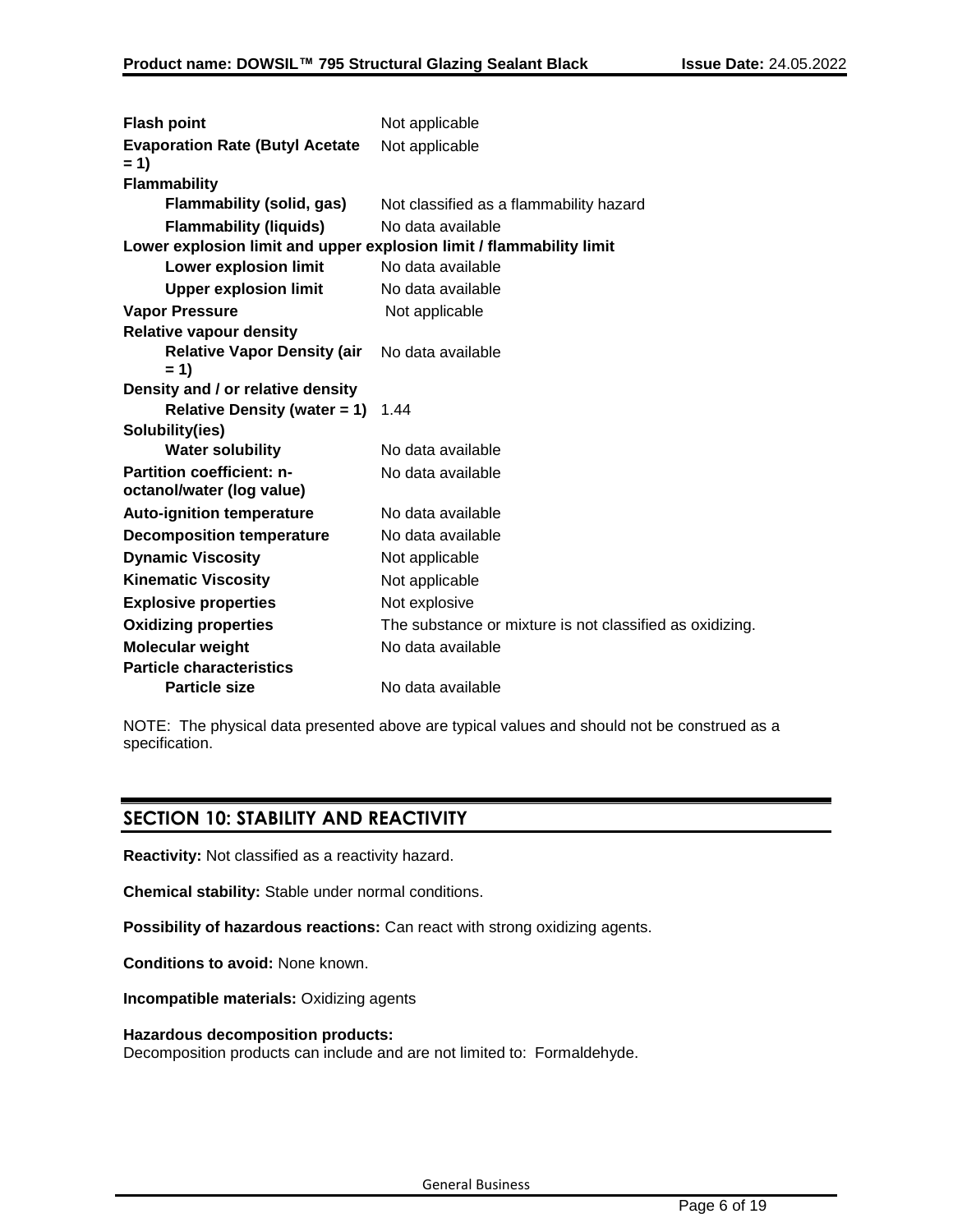# **SECTION 11: TOXICOLOGICAL INFORMATION**

*Toxicological information appears in this section when such data is available.*

## **Exposure routes**

Eye contact, Skin contact, Ingestion.

## **Acute toxicity (represents short term exposures with immediate effects - no chronic/delayed effects known unless otherwise noted)**

## **Acute Toxicity Endpoints:**

Not classified based on available information.

## **Acute oral toxicity**

## **Information for the Product:**

Low toxicity if swallowed. Small amounts swallowed incidentally as a result of normal handling operations are not likely to cause injury; however, swallowing larger amounts may cause injury. May cause abdominal discomfort or diarrhea.

As product: Single dose oral LD50 has not been determined.

Based on information for component(s): LD50, Rat, > 2,000 mg/kg Estimated.

## **Information for components:**

**Unsaturated Fatty Acids treated Calcium Carbonate** LD50, Rat, > 5,000 mg/kg

# **Calcium carbonate treated with stearic acid**

Single dose oral LD50 has not been determined.

For similar material(s): LD50, Rat, > 2,000 mg/kg No deaths occurred at this concentration.

## **Carbon black**

LD50, Rat, > 8,000 mg/kg

#### **Methyltrimethoxysilane**

LD50, Rat, male and female, 11,685 mg/kg

This substance may hydrolyze to release Methanol. Methanol is highly toxic to humans and may cause central nervous system effects, visual disturbances up to blindness, metabolic acidosis, and degenerative damage to other organs including liver, kidney, and heart.

#### **Acute dermal toxicity**

#### **Information for the Product:**

Prolonged skin contact is unlikely to result in absorption of harmful amounts.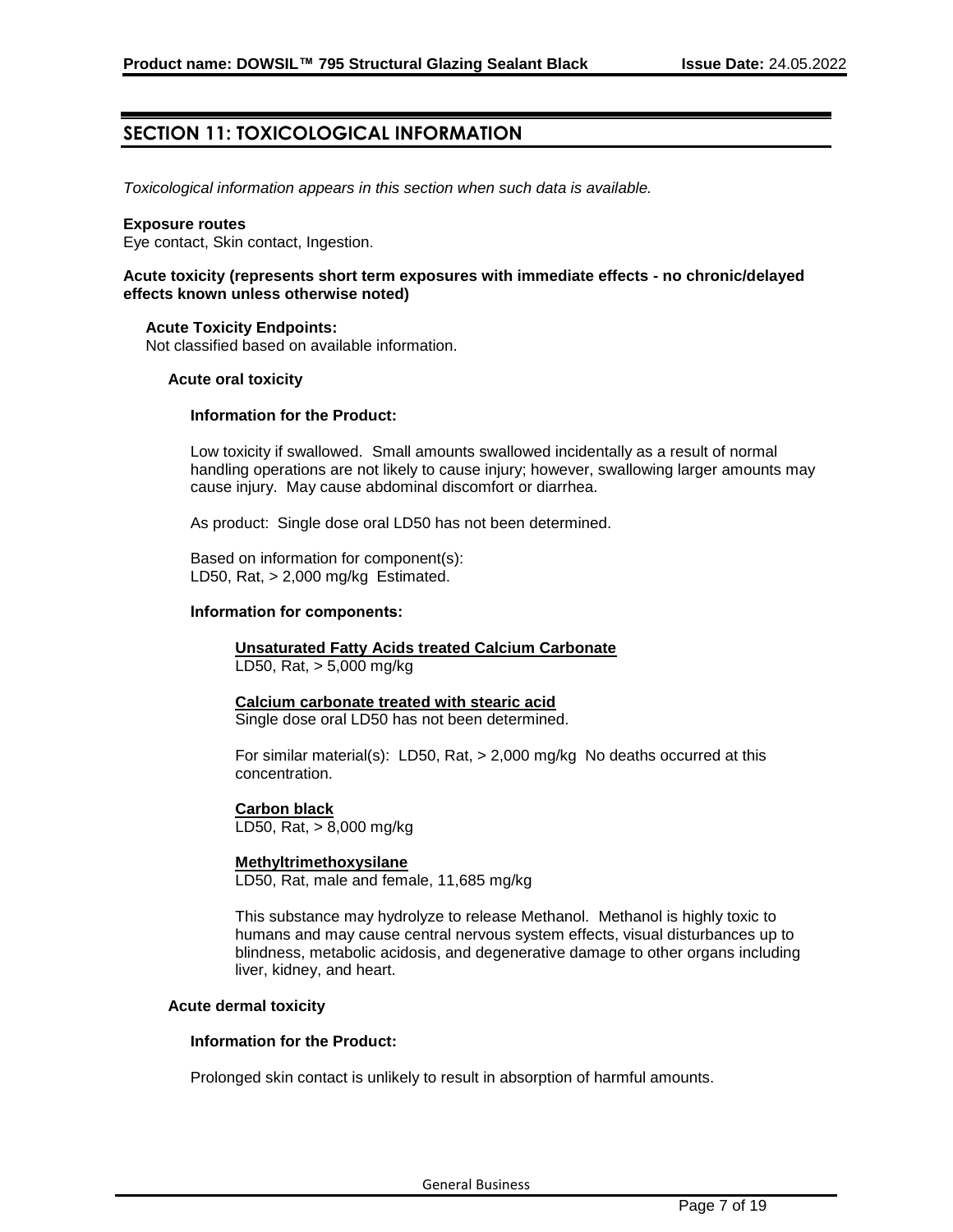As product: The dermal LD50 has not been determined.

Based on information for component(s): LD50, Rabbit, > 2,000 mg/kg Estimated.

## **Information for components:**

## **Unsaturated Fatty Acids treated Calcium Carbonate**

Based on data from similar materials LD50, > 2,000 mg/kg

#### **Calcium carbonate treated with stearic acid**

The dermal LD50 has not been determined.

LD50, Rat, > 2,000 mg/kg Estimated.

## **Carbon black**

LD50, Rabbit, > 3,000 mg/kg No deaths occurred at this concentration.

## **Methyltrimethoxysilane**

LD50, Rabbit, male and female, > 9,500 mg/kg OECD 402 or equivalent

This substance may hydrolyze to release Methanol. Effects of methanol are the same as observed via oral and inhalation exposure and include central nervous system (CNS) depression, visual impairment up to blindness, metabolic acidosis, with effects on organ systems such as liver, kidneys and heart, even death.

## **Acute inhalation toxicity**

#### **Information for the Product:**

Brief exposure (minutes) is not likely to cause adverse effects. Vapor from heated material may cause respiratory irritation.

As product: The LC50 has not been determined.

#### **Information for components:**

#### **Unsaturated Fatty Acids treated Calcium Carbonate** The LC50 has not been determined.

## **Calcium carbonate treated with stearic acid**

Dust may cause irritation to upper respiratory tract (nose and throat).

The LC50 has not been determined.

#### **Carbon black**

LC50, Rat, 1 Hour, dust/mist, 27 mg/l No deaths occurred at this concentration.

## **Methyltrimethoxysilane**

LC50, Rat, male and female, 6 Hour, vapour, > 7605 ppm OECD Test Guideline 403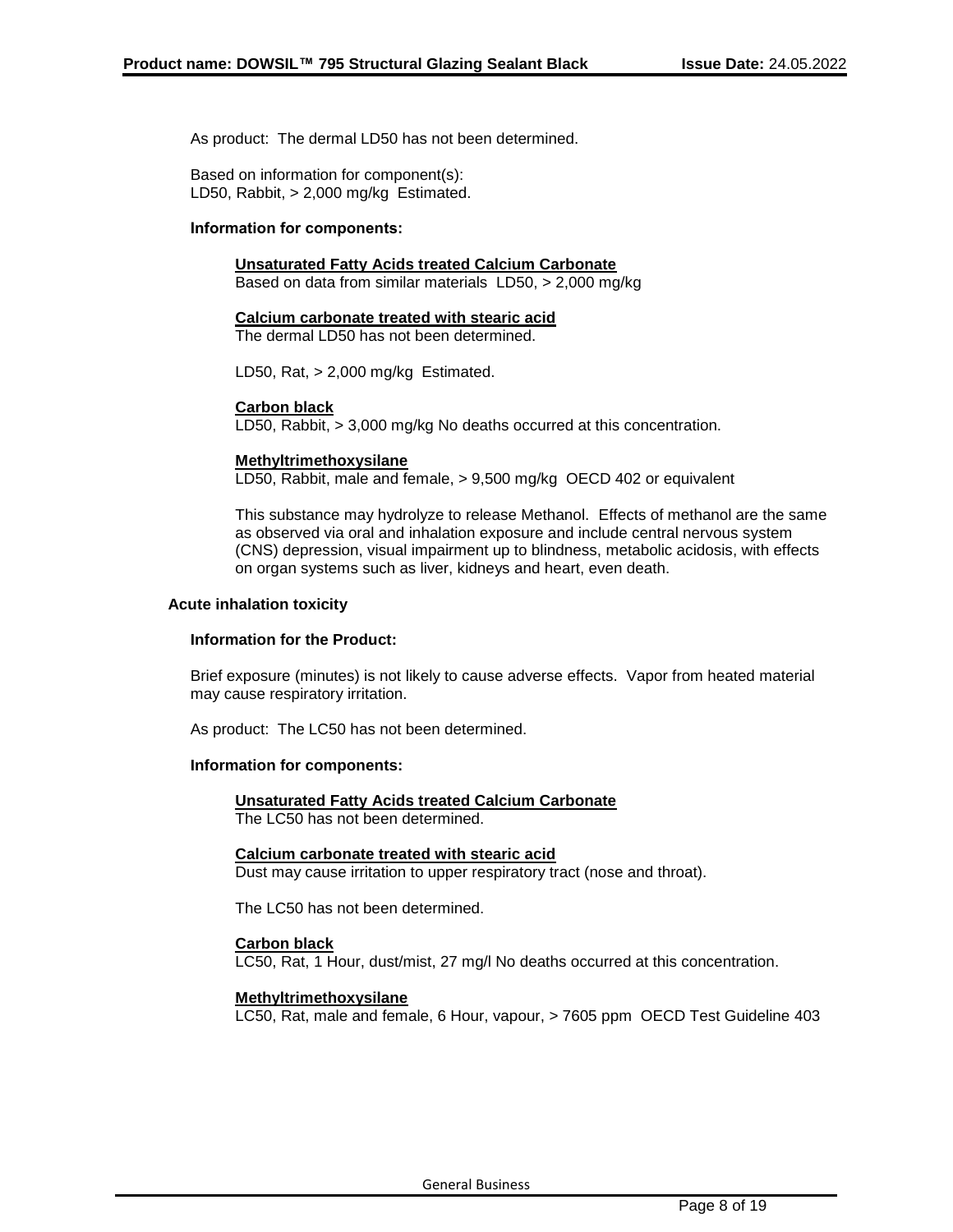This substance may hydrolyze to release Methanol. Inhalation of methanol may cause effects ranging from headache, narcosis and visual impairment to metabolic acidosis, blindness, and even death.

## **Skin corrosion/irritation**

Not classified based on available information.

## **Information for the Product:**

Based on information for component(s): Brief contact is essentially nonirritating to skin. May cause drying and flaking of the skin.

## **Information for components:**

## **Unsaturated Fatty Acids treated Calcium Carbonate**

For similar material(s): Brief contact is essentially nonirritating to skin. May cause drying and flaking of the skin.

## **Calcium carbonate treated with stearic acid**

Essentially nonirritating to skin. May cause drying and flaking of the skin.

## **Carbon black**

Prolonged exposure not likely to cause significant skin irritation.

## **Methyltrimethoxysilane**

Brief contact may cause slight skin irritation with local redness.

#### **Serious eye damage/eye irritation**

Not classified based on available information.

## **Information for the Product:**

Based on information for component(s): May cause slight temporary eye irritation. May cause mild eye discomfort.

## **Information for components:**

## **Unsaturated Fatty Acids treated Calcium Carbonate**

For similar material(s): May cause slight temporary eye irritation. Dust may irritate eyes.

## **Calcium carbonate treated with stearic acid**

May cause slight temporary eye irritation. Dust may irritate eyes.

#### **Carbon black**

Solid or dust may cause irritation or corneal injury due to mechanical action.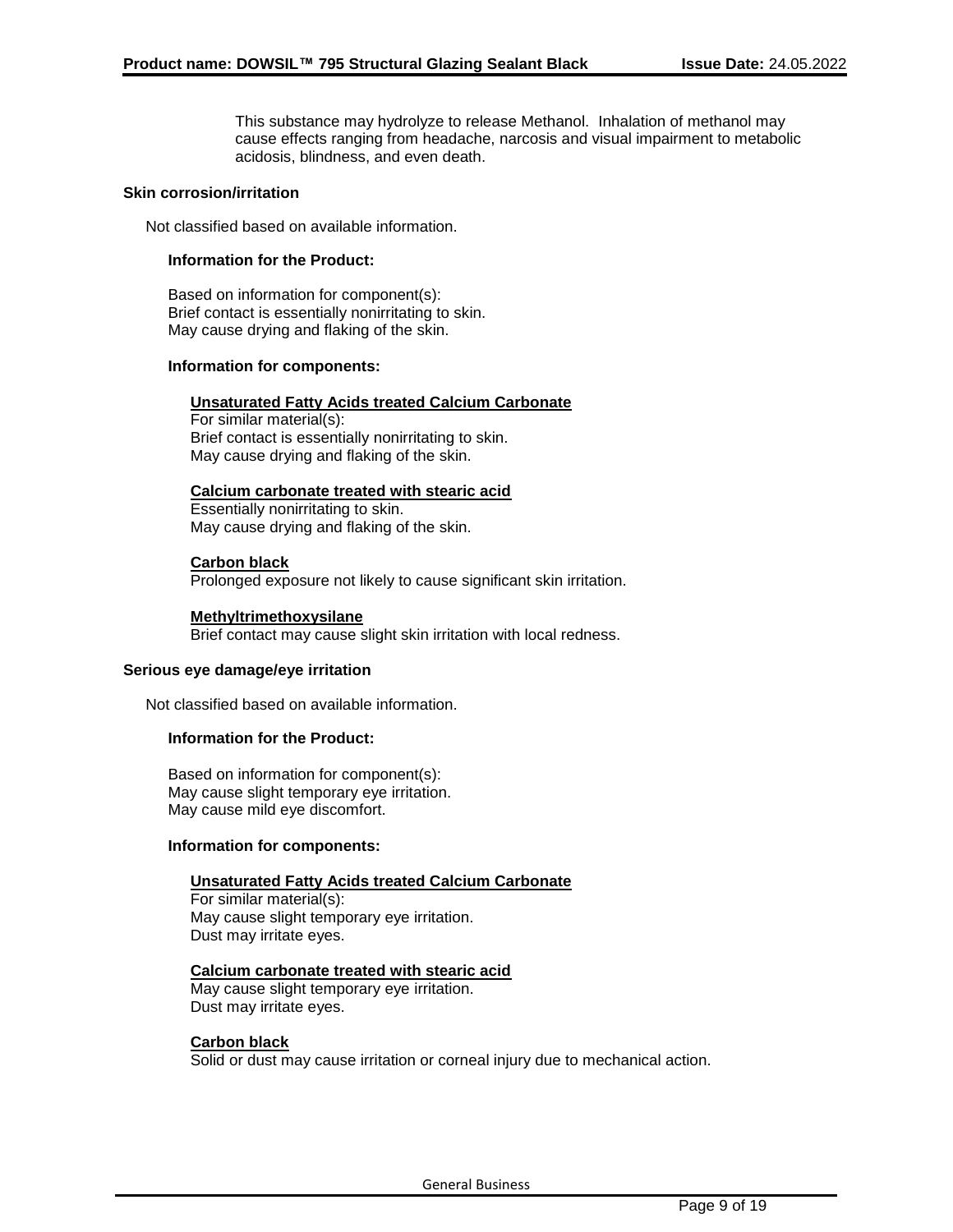## **Methyltrimethoxysilane**

May cause slight temporary eye irritation. Corneal injury is unlikely.

## **Sensitization**

## **For skin sensitization:**

Not classified based on available information.

## **For respiratory sensitization:**

Not classified based on available information.

## **Information for the Product:**

For skin sensitization: Contains component(s) which have caused allergic skin sensitization in guinea pigs.

For respiratory sensitization: No relevant information found.

## **Information for components:**

## **Unsaturated Fatty Acids treated Calcium Carbonate**

For similar material(s): Did not demonstrate the potential for contact allergy in mice.

For respiratory sensitization: No relevant data found.

## **Calcium carbonate treated with stearic acid**

For skin sensitization: No relevant data found.

For respiratory sensitization: No relevant data found.

## **Carbon black**

Did not cause allergic skin reactions when tested in guinea pigs.

For respiratory sensitization: No relevant data found.

#### **Methyltrimethoxysilane**

For skin sensitization: Has caused allergic skin reactions when tested in guinea pigs.

For respiratory sensitization: No relevant data found.

## **Specific Target Organ Systemic Toxicity (Single Exposure)**

Not classified based on available information.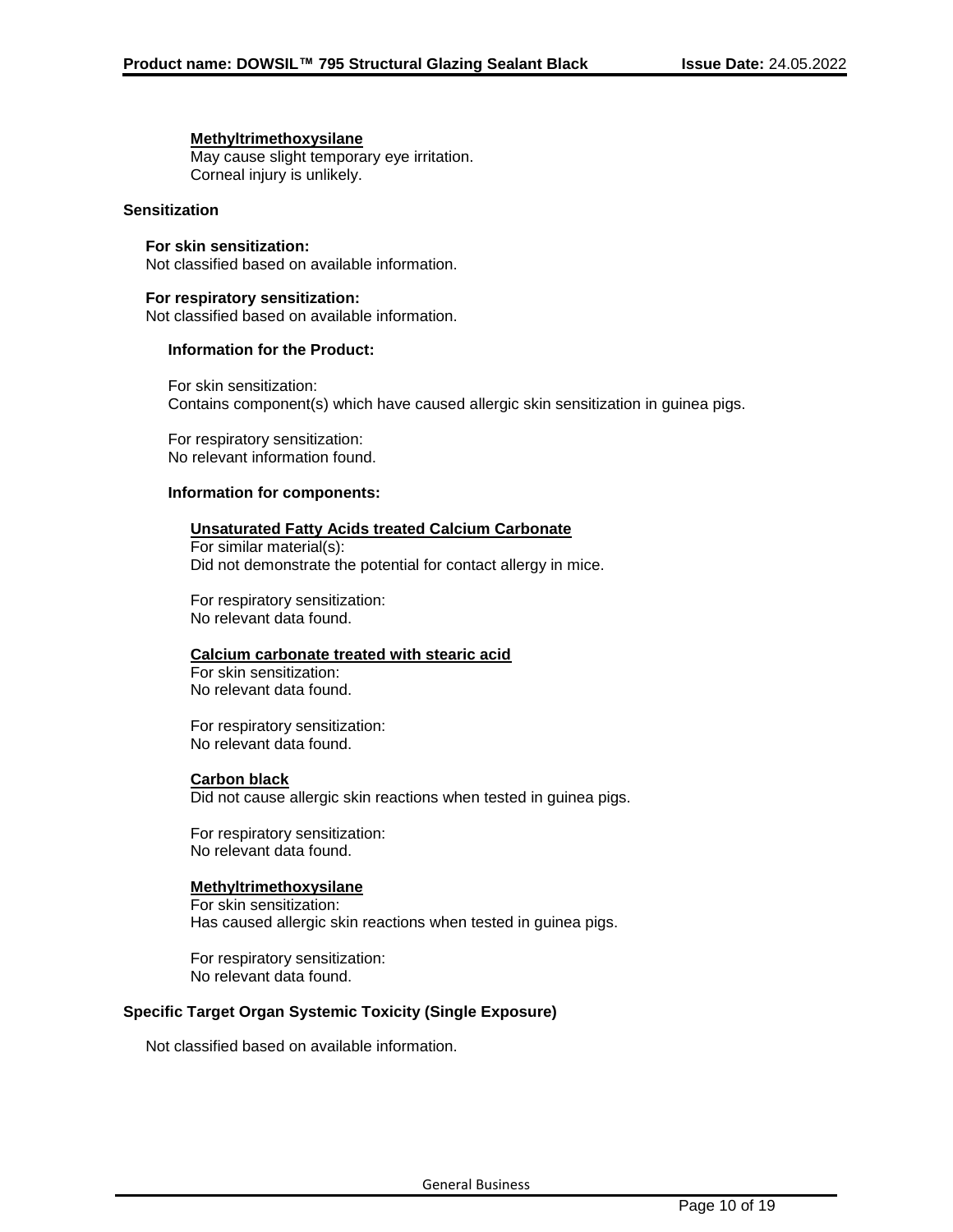## **Information for the Product:**

Product test data not available.

#### **Information for components:**

## **Unsaturated Fatty Acids treated Calcium Carbonate**

Evaluation of available data suggests that this material is not an STOT-SE toxicant.

## **Calcium carbonate treated with stearic acid**

Available data are inadequate to determine single exposure specific target organ toxicity.

#### **Carbon black**

Evaluation of available data suggests that this material is not an STOT-SE toxicant.

## **Methyltrimethoxysilane**

Evaluation of available data suggests that this material is not an STOT-SE toxicant.

## **Aspiration Hazard**

Not classified based on available information.

## **Information for the Product:**

Based on physical properties, not likely to be an aspiration hazard.

## **Information for components:**

#### **Unsaturated Fatty Acids treated Calcium Carbonate**

Based on physical properties, not likely to be an aspiration hazard.

#### **Calcium carbonate treated with stearic acid**

Based on physical properties, not likely to be an aspiration hazard.

## **Carbon black**

Based on physical properties, not likely to be an aspiration hazard.

#### **Methyltrimethoxysilane**

Material is not classified as an aspiration hazard based on insufficient data, however materials with low viscosity may be aspirated into the lungs during ingestion or vomiting.

## **Chronic toxicity (represents longer term exposures with repeated dose resulting in chronic/delayed effects - no immediate effects known unless otherwise noted)**

## **Specific Target Organ Systemic Toxicity (Repeated Exposure)**

Not classified based on available information.

## **Information for the Product:**

Product test data not available.

#### **Information for components:**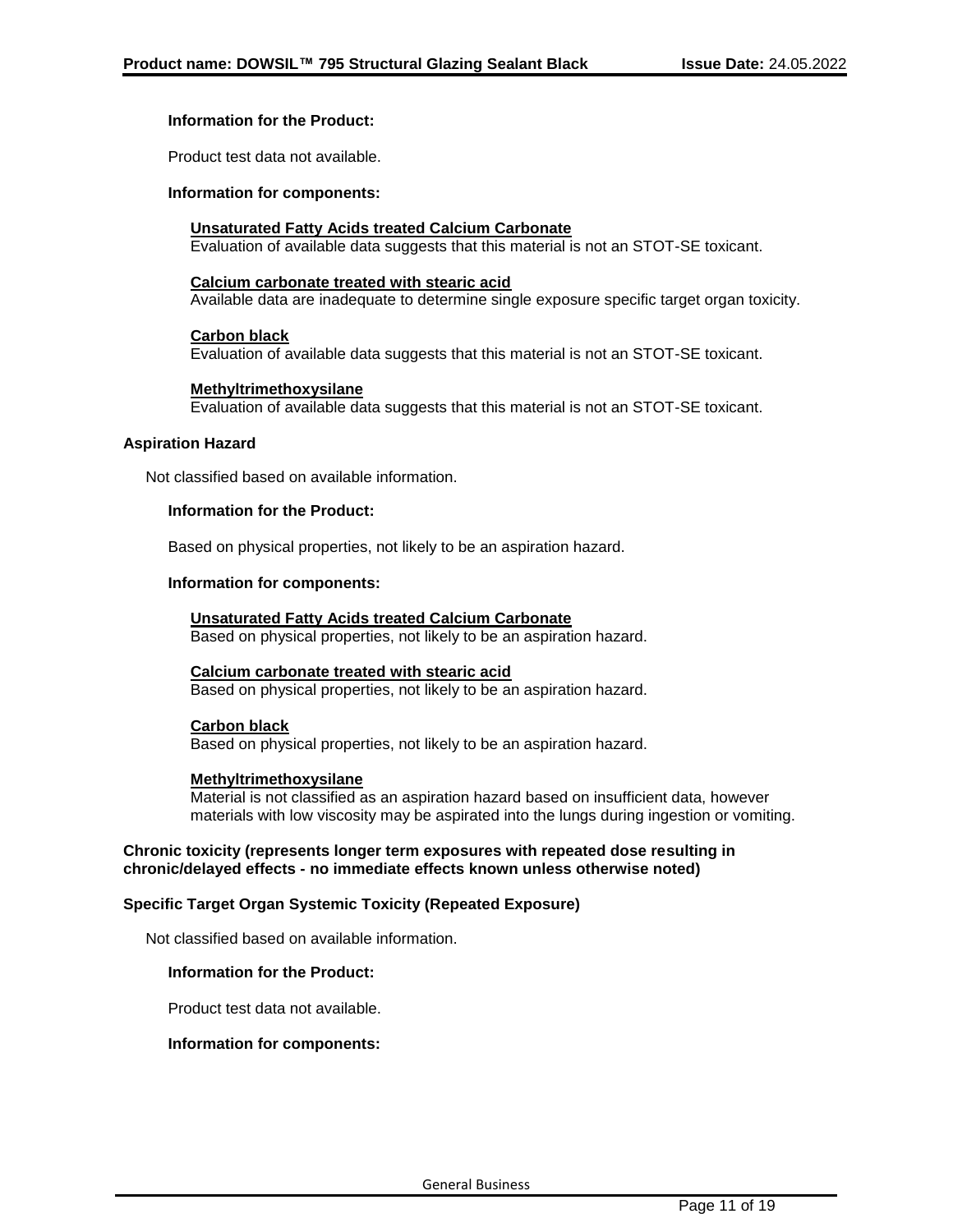## **Unsaturated Fatty Acids treated Calcium Carbonate**

No relevant data found.

## **Calcium carbonate treated with stearic acid**

Repeated exposures to dusts of this material are not anticipated to result in systemic toxicity or permanent lung injury; however, excessive exposures may cause less severe respiratory effects.

## **Carbon black**

Dust may cause irritation of the upper respiratory tract (nose and throat) and lungs. Repeated exposures to very fine dusts may cause lung injury. Due to the physical state of the material, this component is not expected to be bioavailable under normal handling and processing conditions.

## **Methyltrimethoxysilane**

Based on available data, repeated exposures are not anticipated to cause significant adverse effects.

## **Carcinogenicity**

Not classified based on available information.

## **Information for the Product:**

Product test data not available.

## **Information for components:**

# **Unsaturated Fatty Acids treated Calcium Carbonate**

No relevant data found.

## **Calcium carbonate treated with stearic acid**

No relevant data found.

## **Carbon black**

Lung fibrosis and tumors have been observed in rats exposed to high concentrations of very fine carbon black particles for their lifetime. Effects are believed to be due to overloading of the normal respiratory clearance mechanisms caused by the extreme study conditions. Rats may be particularly susceptible to particle clearance overload, resulting in lung injury and tumors. No increases in tumors were observed in male or female mice exposed under the same conditions. Due to the physical state of the material, this component is not expected to be bioavailable under normal handling and processing conditions.

#### **Methyltrimethoxysilane**

No relevant data found.

## **Teratogenicity**

Not classified based on available information.

#### **Information for the Product:**

Product test data not available.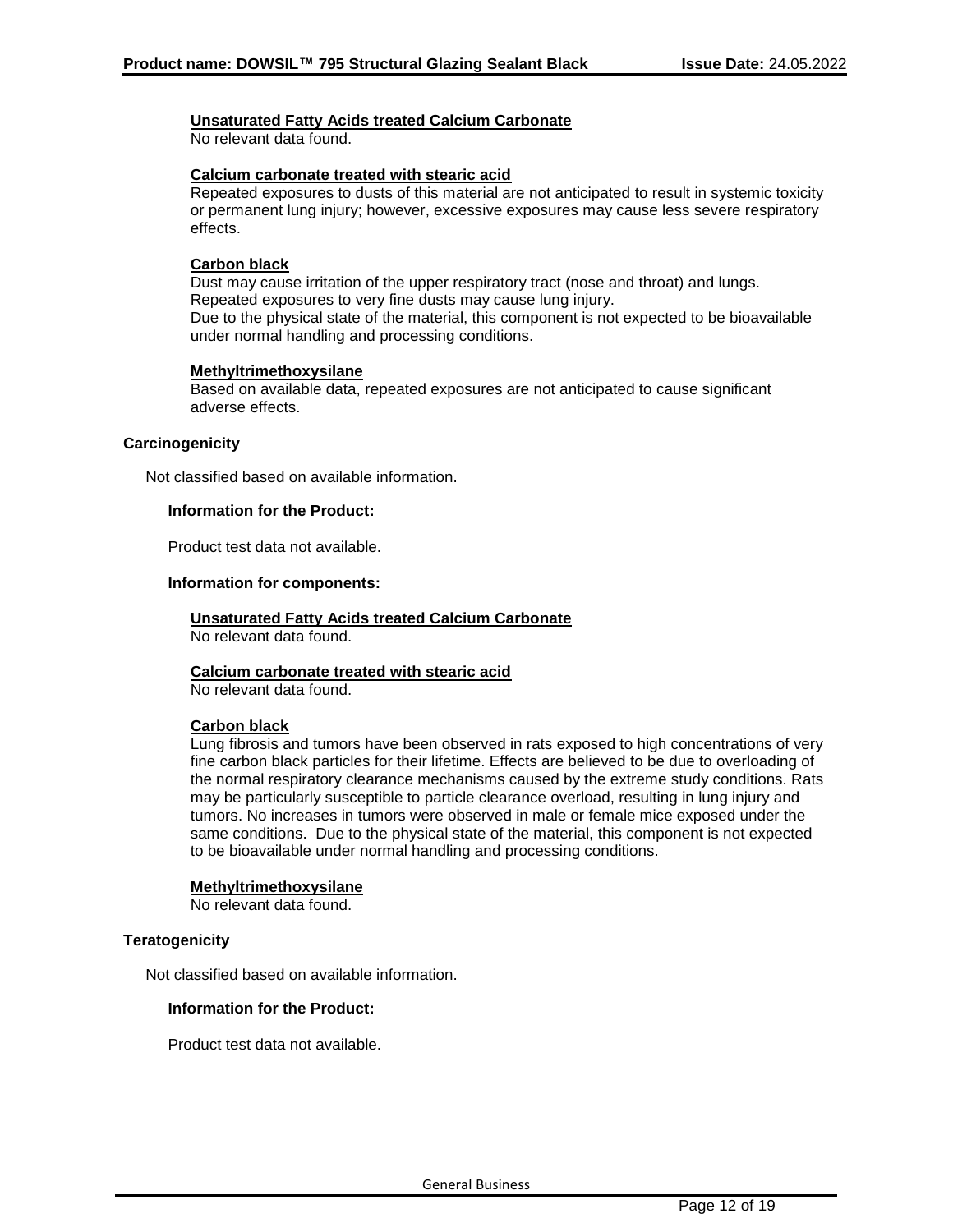## **Information for components:**

## **Unsaturated Fatty Acids treated Calcium Carbonate**

No relevant data found.

## **Calcium carbonate treated with stearic acid**

For similar material(s): Did not cause birth defects or any other fetal effects in laboratory animals.

## **Carbon black**

No relevant data found.

## **Methyltrimethoxysilane**

Did not cause birth defects or any other fetal effects in laboratory animals.

## **Reproductive toxicity**

Not classified based on available information.

## **Information for the Product:**

Product test data not available.

## **Information for components:**

## **Unsaturated Fatty Acids treated Calcium Carbonate**

No relevant data found.

#### **Calcium carbonate treated with stearic acid**

For similar material(s): In animal studies, did not interfere with fertility. In animal studies, did not interfere with reproduction.

## **Carbon black**

No relevant data found.

## **Methyltrimethoxysilane**

In animal studies, did not interfere with reproduction.

## **Mutagenicity**

Not classified based on available information.

## **Information for the Product:**

Product test data not available.

## **Information for components:**

#### **Unsaturated Fatty Acids treated Calcium Carbonate** No relevant data found.

**Calcium carbonate treated with stearic acid**

For similar material(s): In vitro genetic toxicity studies were negative.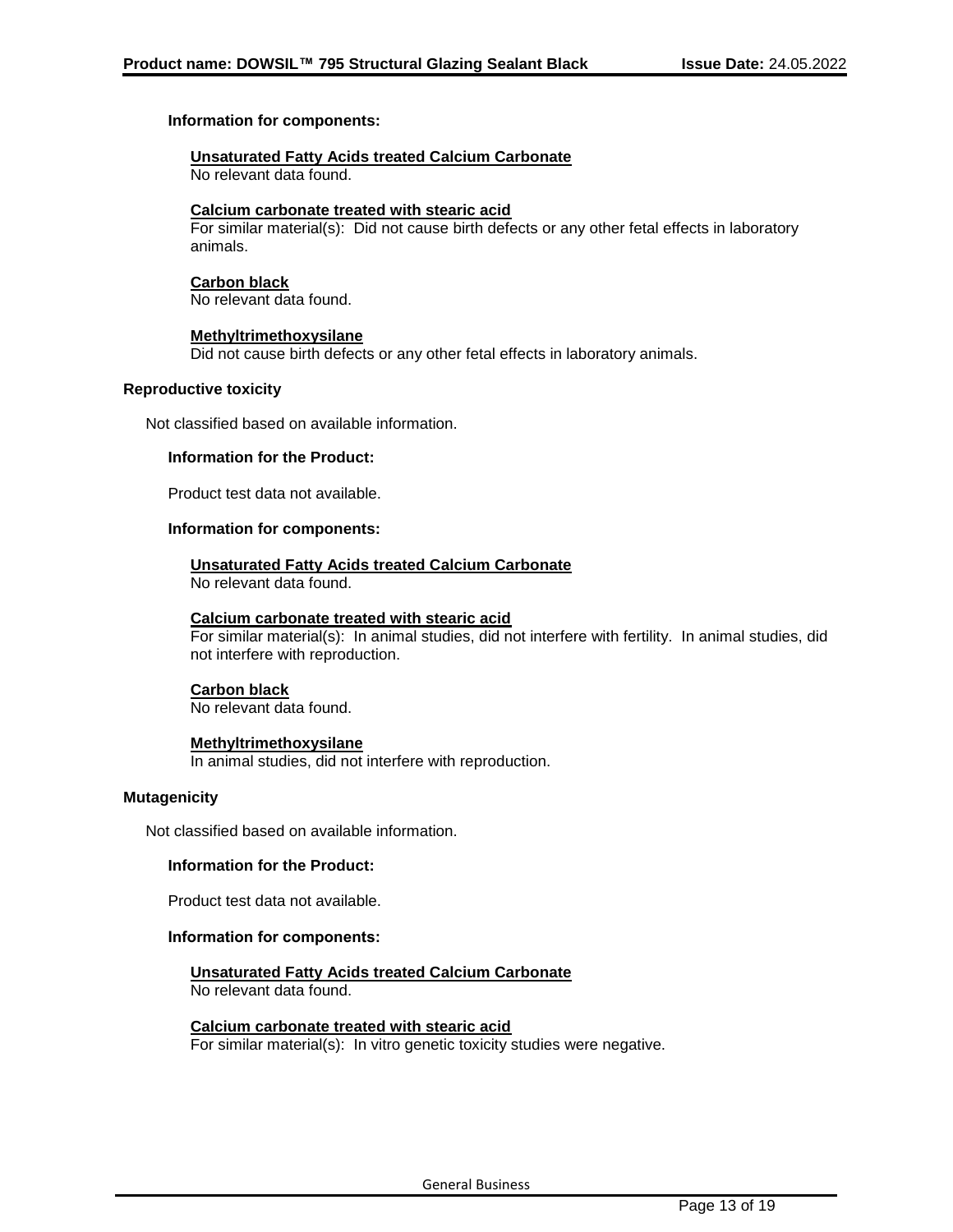## **Carbon black**

Animal genetic toxicity studies were negative in some cases and positive in other cases. Positive findings were observed only at doses which produced significant inflammation. Due to the physical state of the material, this component is not expected to be bioavailable under normal handling and processing conditions.

## **Methyltrimethoxysilane**

In vitro genetic toxicity studies were negative in some cases and positive in other cases. Animal genetic toxicity studies were negative.

# **SECTION 12: ECOLOGICAL INFORMATION**

*Ecotoxicological information appears in this section when such data is available.*

## **Ecotoxicity**

**Unsaturated Fatty Acids treated Calcium Carbonate**

**Acute toxicity to fish** No relevant data found.

## **Calcium carbonate treated with stearic acid**

**Acute toxicity to fish** No relevant data found.

## **Carbon black**

## **Acute toxicity to fish**

Material is practically non-toxic to aquatic organisms on an acute basis (LC50/EC50/EL50/LL50 >100 mg/L in the most sensitive species tested). LC50, Leuciscus idus (Golden orfe), static test, 96 Hour, > 1,000 mg/l, OECD Test Guideline 203 or Equivalent

## **Acute toxicity to aquatic invertebrates**

EC50, Daphnia magna (Water flea), 24 Hour, > 5,600 mg/l, OECD Test Guideline 202 or **Equivalent** 

## **Acute toxicity to algae/aquatic plants**

NOEC, Desmodesmus subspicatus (green algae), 72 Hour, 10,000 mg/l, OECD Test Guideline 201

## **Methyltrimethoxysilane**

## **Acute toxicity to fish**

Material is practically non-toxic to aquatic organisms on an acute basis (LC50/EC50/EL50/LL50 >100 mg/L in the most sensitive species tested). LC50, Oncorhynchus mykiss (rainbow trout), 96 Hour, > 110 mg/l, OECD Test Guideline 203 or Equivalent

## **Acute toxicity to aquatic invertebrates**

EC50, Daphnia magna (Water flea), flow-through test, 48 Hour, > 122 mg/l, OECD Test Guideline 202

## **Acute toxicity to algae/aquatic plants**

No toxicity at the limit of solubility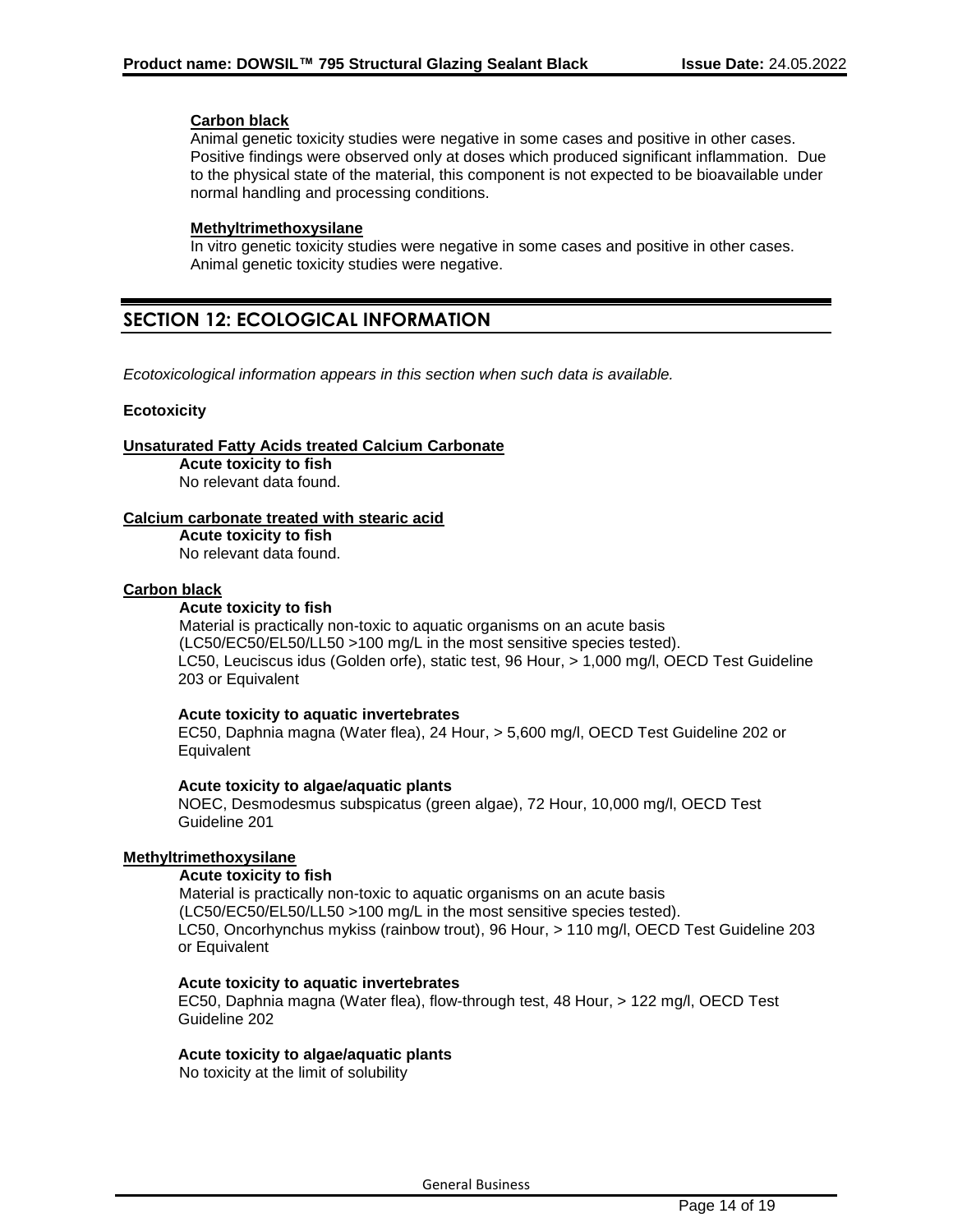ErC50, Pseudokirchneriella subcapitata (green algae), 72 Hour, Growth rate inhibition, > 3.6 mg/l, OECD Test Guideline 201 No toxicity at the limit of solubility NOEC, Pseudokirchneriella subcapitata (green algae), 72 Hour, Growth rate inhibition, >= 3.6 mg/l, OECD Test Guideline 201

## **Toxicity to bacteria**

EC10, activated sludge, 3 Hour, Respiration rates., > 100 mg/l, OECD Test Guideline 209

## **Chronic toxicity to aquatic invertebrates**

NOEC, Daphnia magna (Water flea), 28 d, number of offspring, >= 10 mg/l

## **Persistence and degradability**

#### **Unsaturated Fatty Acids treated Calcium Carbonate Biodegradability:** No relevant data found.

# **Calcium carbonate treated with stearic acid**

**Biodegradability:** No relevant data found.

## **Carbon black**

**Biodegradability:** Biodegradation is not applicable.

## **Methyltrimethoxysilane**

**Biodegradability:** Based on stringent OECD test guidelines, this material cannot be considered as readily biodegradable; however, these results do not necessarily mean that the material is not biodegradable under environmental conditions.

**Biodegradation:** 54 % **Exposure time:** 28 d **Method:** Regulation (EC) No. 440/2008, Annex, C.4-A

#### **Bioaccumulative potential**

**Unsaturated Fatty Acids treated Calcium Carbonate Bioaccumulation:** No relevant data found.

#### **Calcium carbonate treated with stearic acid Bioaccumulation:** No relevant data found.

#### **Carbon black**

**Bioaccumulation:** No relevant data found.

#### **Methyltrimethoxysilane**

**Bioaccumulation:** Bioconcentration potential is low (BCF < 100 or Log Pow < 3). **Partition coefficient: n-octanol/water(log Pow):** -0.82 Estimated.

## **Mobility in Soil**

**Unsaturated Fatty Acids treated Calcium Carbonate** No relevant data found.

#### **Calcium carbonate treated with stearic acid**

No relevant data found.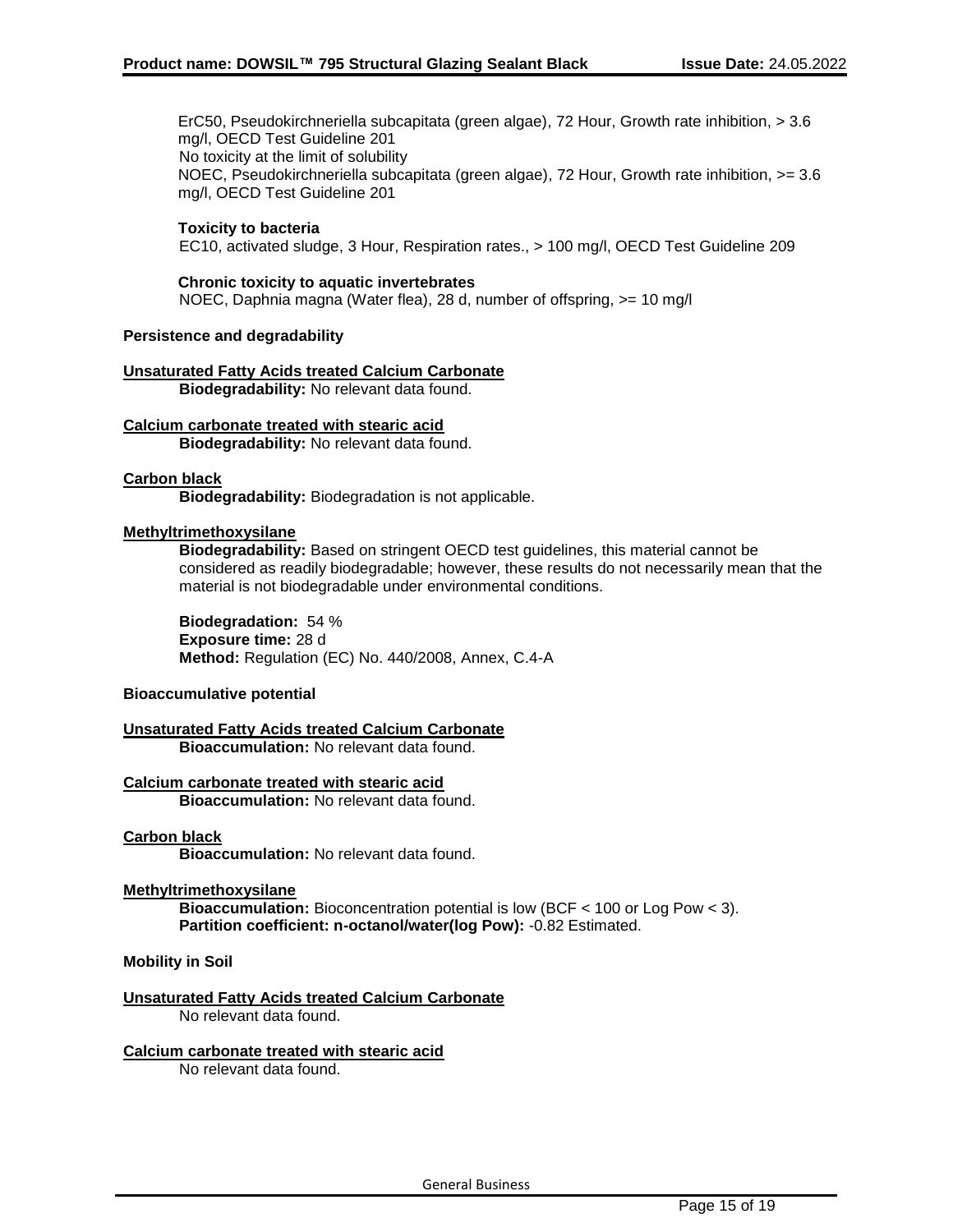#### **Carbon black**

No relevant data found.

## **Methyltrimethoxysilane**

No relevant data found.

## **Results of PBT and vPvB assessment**

## **Unsaturated Fatty Acids treated Calcium Carbonate**

This substance has not been assessed for persistence, bioaccumulation and toxicity (PBT).

## **Calcium carbonate treated with stearic acid**

This substance has not been assessed for persistence, bioaccumulation and toxicity (PBT).

## **Carbon black**

This substance has not been assessed for persistence, bioaccumulation and toxicity (PBT).

## **Methyltrimethoxysilane**

This substance is not considered to be persistent, bioaccumulating and toxic (PBT). This substance is not considered to be very persistent and very bioaccumulating (vPvB).

## **Other adverse effects**

## **Unsaturated Fatty Acids treated Calcium Carbonate**

This substance is not on the Montreal Protocol list of substances that deplete the ozone layer.

## **Calcium carbonate treated with stearic acid**

This substance is not on the Montreal Protocol list of substances that deplete the ozone layer.

#### **Carbon black**

This substance is not on the Montreal Protocol list of substances that deplete the ozone layer.

## **Methyltrimethoxysilane**

This substance is not on the Montreal Protocol list of substances that deplete the ozone layer.

# **SECTION 13: DISPOSAL CONSIDERATIONS**

**Disposal methods:** DO NOT DUMP INTO ANY SEWERS, ON THE GROUND, OR INTO ANY BODY OF WATER. All disposal practices must be in compliance with all Federal, State/Provincial and local laws and regulations. Regulations may vary in different locations. Waste characterizations and compliance with applicable laws are the responsibility solely of the waste generator. AS YOUR SUPPLIER, WE HAVE NO CONTROL OVER THE MANAGEMENT PRACTICES OR MANUFACTURING PROCESSES OF PARTIES HANDLING OR USING THIS MATERIAL. THE INFORMATION PRESENTED HERE PERTAINS ONLY TO THE PRODUCT AS SHIPPED IN ITS INTENDED CONDITION AS DESCRIBED IN MSDS SECTION: Composition Information. FOR UNUSED & UNCONTAMINATED PRODUCT, the preferred options include sending to a licensed, permitted: Recycler. Reclaimer. Incinerator or other thermal destruction device. For additional information, refer to: Handling & Storage Information, MSDS Section 7 Stability & Reactivity Information, MSDS Section10 Regulatory Information, MSDS Section 15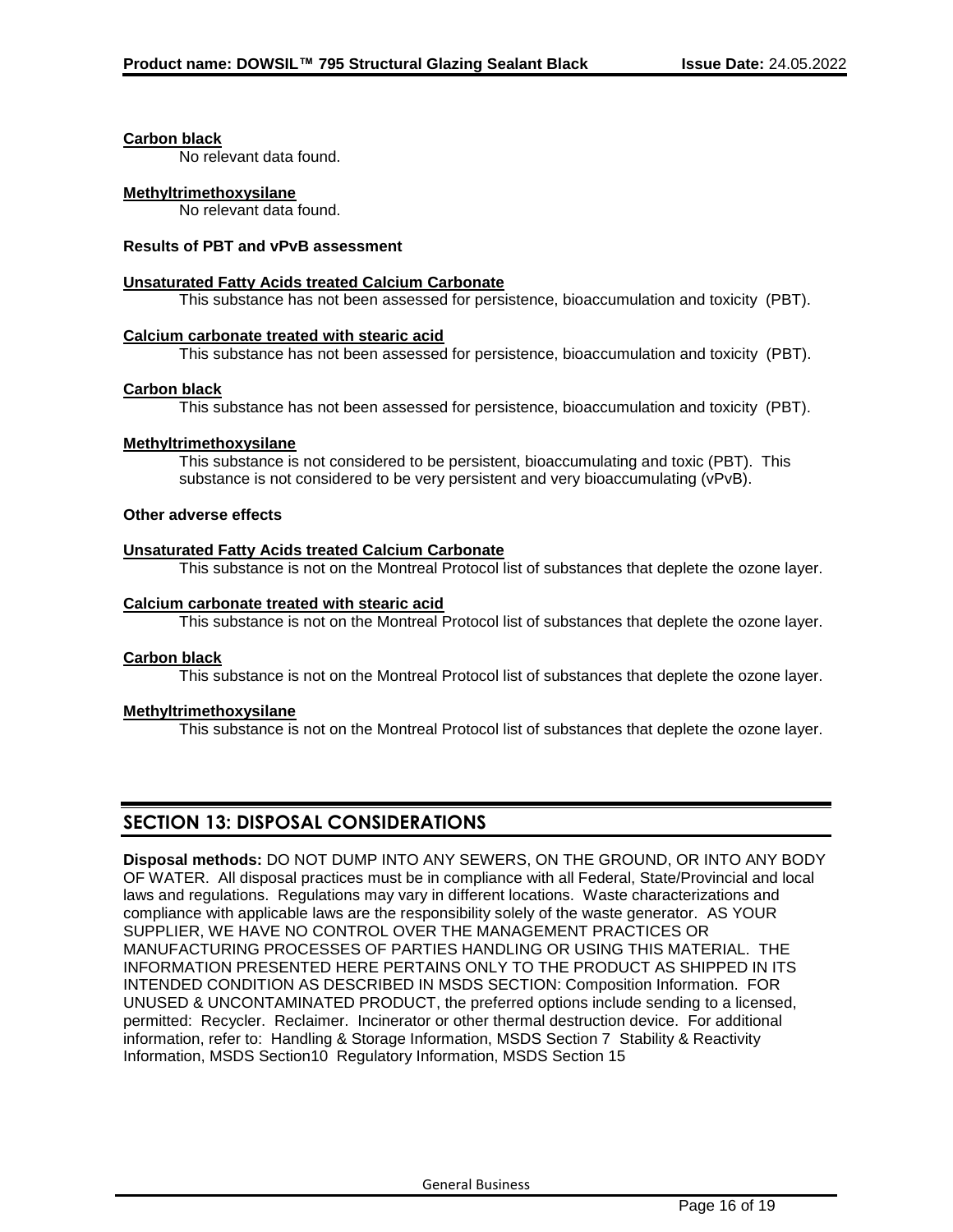**Treatment and disposal methods of used packaging:** Empty containers should be recycled or otherwise disposed of by an approved waste management facility. Waste characterizations and compliance with applicable laws are the responsibility solely of the waste generator. Do not re-use containers for any purpose.

# **SECTION 14: TRANSPORT INFORMATION**

**ADG**

Not regulated for transport

## **Classification for SEA transport (IMO-IMDG):**

**Transport in bulk according to Annex I or II of MARPOL 73/78 and the IBC or IGC Code**

Not regulated for transport Consult IMO regulations before transporting ocean bulk

**Classification for AIR transport (IATA/ICAO):** Not regulated for transport

**Hazchem Code** None Allocated

This information is not intended to convey all specific regulatory or operational requirements/information relating to this product. Transportation classifications may vary by container volume and may be influenced by regional or country variations in regulations. Additional transportation system information can be obtained through an authorized sales or customer service representative. It is the responsibility of the transporting organization to follow all applicable laws, regulations and rules relating to the transportation of the material.

# **SECTION 15: REGULATORY INFORMATION**

**Poison Schedule** Not Scheduled

## **Australian Inventory of Industrial Chemicals (AIIC)**

All substances contained in this product are listed on the Australian Inventory of Industrial Chemicals, or are not required to be listed.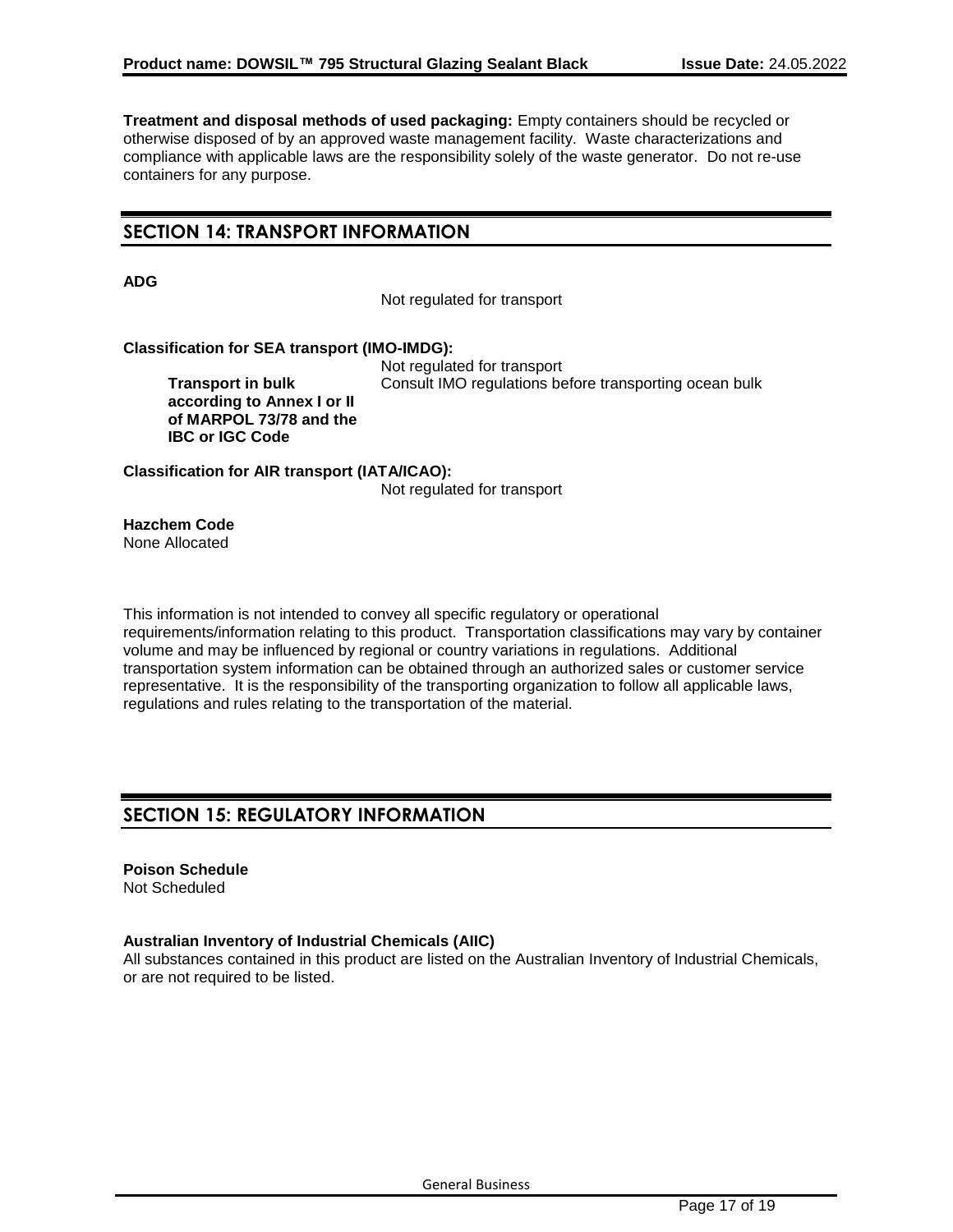Prohibition/Licensing Requirements **:** There is no applicable prohibition, authorisation and restricted use requirements, including for carcinogens referred to in Schedule 10 of the model WHS Act and Regulations.

# **SECTION 16: ANY OTHER RELEVANT INFORMATION**

## **Revision**

Identification Number: 99198815 / A142 / Issue Date: 24.05.2022 / Version: 4.0 Most recent revision(s) are noted by the bold, double bars in left-hand margin throughout this document.

**Legend**

| <b>ACGIH</b> | <b>USA. ACGIH Threshold Limit Values (TLV)</b>                     |
|--------------|--------------------------------------------------------------------|
| AU OEL       | Australia. Workplace Exposure Standards for Airborne Contaminants. |
| Dow IHG      | Dow Industrial Hygiene Guideline                                   |
| TWA          | Time weighted average                                              |

## **Full text of other abbreviations**

AIIC - Australian Inventory of Industrial Chemicals; ANTT - National Agency for Transport by Land of Brazil; ASTM - American Society for the Testing of Materials; bw - Body weight; CMR - Carcinogen, Mutagen or Reproductive Toxicant; DIN - Standard of the German Institute for Standardisation; DSL - Domestic Substances List (Canada); ECx - Concentration associated with x% response; ELx - Loading rate associated with x% response; EmS - Emergency Schedule; ENCS - Existing and New Chemical Substances (Japan); ErCx - Concentration associated with x% growth rate response; ERG - Emergency Response Guide; GHS - Globally Harmonized System; GLP - Good Laboratory Practice; IARC - International Agency for Research on Cancer; IATA - International Air Transport Association; IBC - International Code for the Construction and Equipment of Ships carrying Dangerous Chemicals in Bulk; IC50 - Half maximal inhibitory concentration; ICAO - International Civil Aviation Organization; IECSC - Inventory of Existing Chemical Substances in China; IMDG - International Maritime Dangerous Goods; IMO - International Maritime Organization; ISHL - Industrial Safety and Health Law (Japan); ISO - International Organisation for Standardization; KECI - Korea Existing Chemicals Inventory; LC50 - Lethal Concentration to 50 % of a test population; LD50 - Lethal Dose to 50% of a test population (Median Lethal Dose); MARPOL - International Convention for the Prevention of Pollution from Ships; n.o.s. - Not Otherwise Specified; Nch - Chilean Norm; NO(A)EC - No Observed (Adverse) Effect Concentration; NO(A)EL - No Observed (Adverse) Effect Level; NOELR - No Observable Effect Loading Rate; NOM - Official Mexican Norm; NTP - National Toxicology Program; NZIoC - New Zealand Inventory of Chemicals; OECD - Organization for Economic Co-operation and Development; OPPTS - Office of Chemical Safety and Pollution Prevention; PBT - Persistent, Bioaccumulative and Toxic substance; PICCS - Philippines Inventory of Chemicals and Chemical Substances; (Q)SAR - (Quantitative) Structure Activity Relationship; REACH - Regulation (EC) No 1907/2006 of the European Parliament and of the Council concerning the Registration, Evaluation, Authorisation and Restriction of Chemicals; SADT - Self-Accelerating Decomposition Temperature; SDS - Safety Data Sheet; TCSI - Taiwan Chemical Substance Inventory; TDG - Transportation of